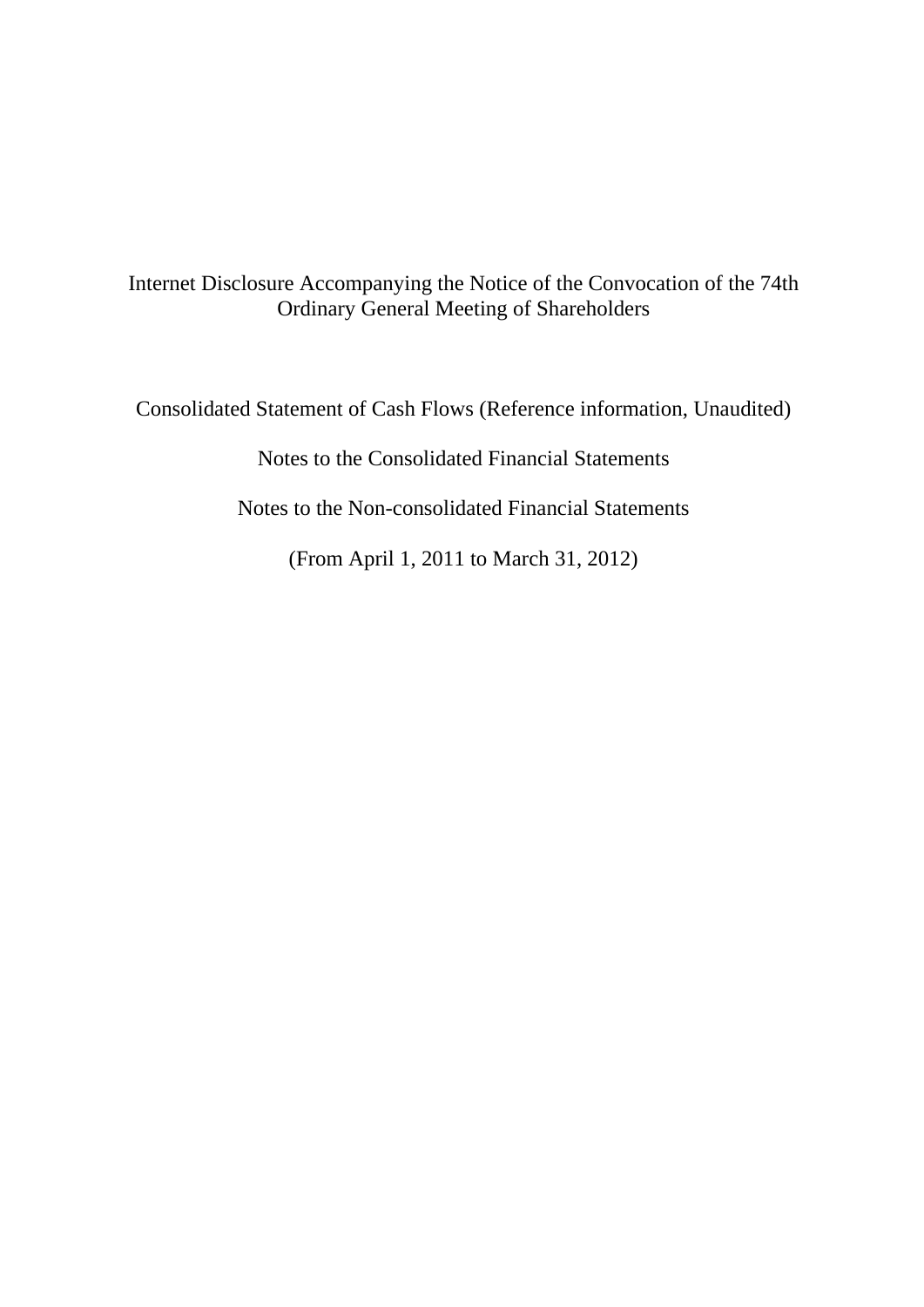## (Reference information) **Consolidated Statement of Cash Flows (Unaudited)**

(From April 1, 2011 to March 31, 2012)

(Millions of yen)

|                                                                      | <b>Amount</b> |
|----------------------------------------------------------------------|---------------|
| <b>Cash flows from operating activities</b>                          |               |
| Profit before tax                                                    | 54,021        |
| Profit before tax from discontinued operations                       | 4,509         |
| Depreciation and amortization                                        | 27,927        |
| Reversal of impairment losses                                        | (1, 854)      |
| <b>Impairment</b> losses                                             | 831           |
| Finance income                                                       | (1,589)       |
| Finance costs                                                        | 2.043         |
| Share of profits of associates                                       | (1, 864)      |
| Loss on sales of property, plant and equipment                       | 766           |
| Loss on disposal of property, plant and equipment                    | 1,136         |
| Gain on business transfer                                            | (3,617)       |
| Others                                                               | (3,515)       |
| Cash generated from operations (before movements in working capital) | 78,795        |
| Movements in working capital                                         |               |
| Increase in inventories                                              | (4,800)       |
| Decrease in trade and other receivables                              | 10,791        |
| Decrease in trade and other payables                                 | (6,728)       |
| Decrease in retirement benefits obligation and other provisions      | (48)          |
| Sub-total                                                            | 78,010        |
| Interests received                                                   | 1,502         |
| Dividends received                                                   | 69            |
| Interests paid                                                       | (1,765)       |
| Income taxes paid                                                    | (5,809)       |
| Income taxes refunded                                                | 1,712         |
| Net cash generated from operating activities                         | 73,719        |
| <b>Cash flows from investing activities</b>                          |               |
| Withdrawals of time deposit                                          | 16,618        |
| Deposits for time deposit                                            | (5,366)       |
| Withdrawals of certificates of deposit                               | 10,000        |
| Deposits for certificates of deposit                                 | (30,000)      |
| Proceeds from sales of property, plant and equipment                 | 562           |
| Payments for acquisition of property, plant and equipment            | (31, 184)     |
| Payments for purchase of subsidiary                                  | (80)          |
| Payments to minority shareholders on merger                          | (7)           |
| Proceeds from business transfer                                      | 12,537        |
| Other proceeds                                                       | 6,567         |
| Other payments                                                       | (2, 142)      |
| Net cash used in investing activities                                | (22, 497)     |
| <b>Cash flows from financing activities</b>                          |               |
| Dividends paid to owners of the Company                              | (28,003)      |
| Dividends paid to non-controlling interests                          | (1)           |
| Decrease in short-term debt                                          | (313)         |
| Repayments of long-term borrowings                                   | (300)         |
| Proceeds from disposal of treasury shares                            | $\mathbf{0}$  |
| Payments for purchase of treasury shares                             | (2)           |
| Proceeds from exercise of stock options                              | 19            |
| Payments for purchase of Non-controlling interests                   | (658)         |
| Net cash used in financing activities                                | (29, 259)     |
| Net increase in cash and cash equivalents                            | 21,964        |
| Cash and cash equivalents at the beginning of the year               | 185,252       |
| Effects of exchange rate changes on the balance of cash and cash     |               |
| equivalents in foreign currencies                                    | (2, 443)      |
| Cash and cash equivalents at the end of the year                     | 204,772       |

(Notes)

1. Numbers in parentheses ( ) in the consolidated statement of cash flows are outflows of cash and cash equivalents.

2. Figures above are rounded up or down to the nearest unit.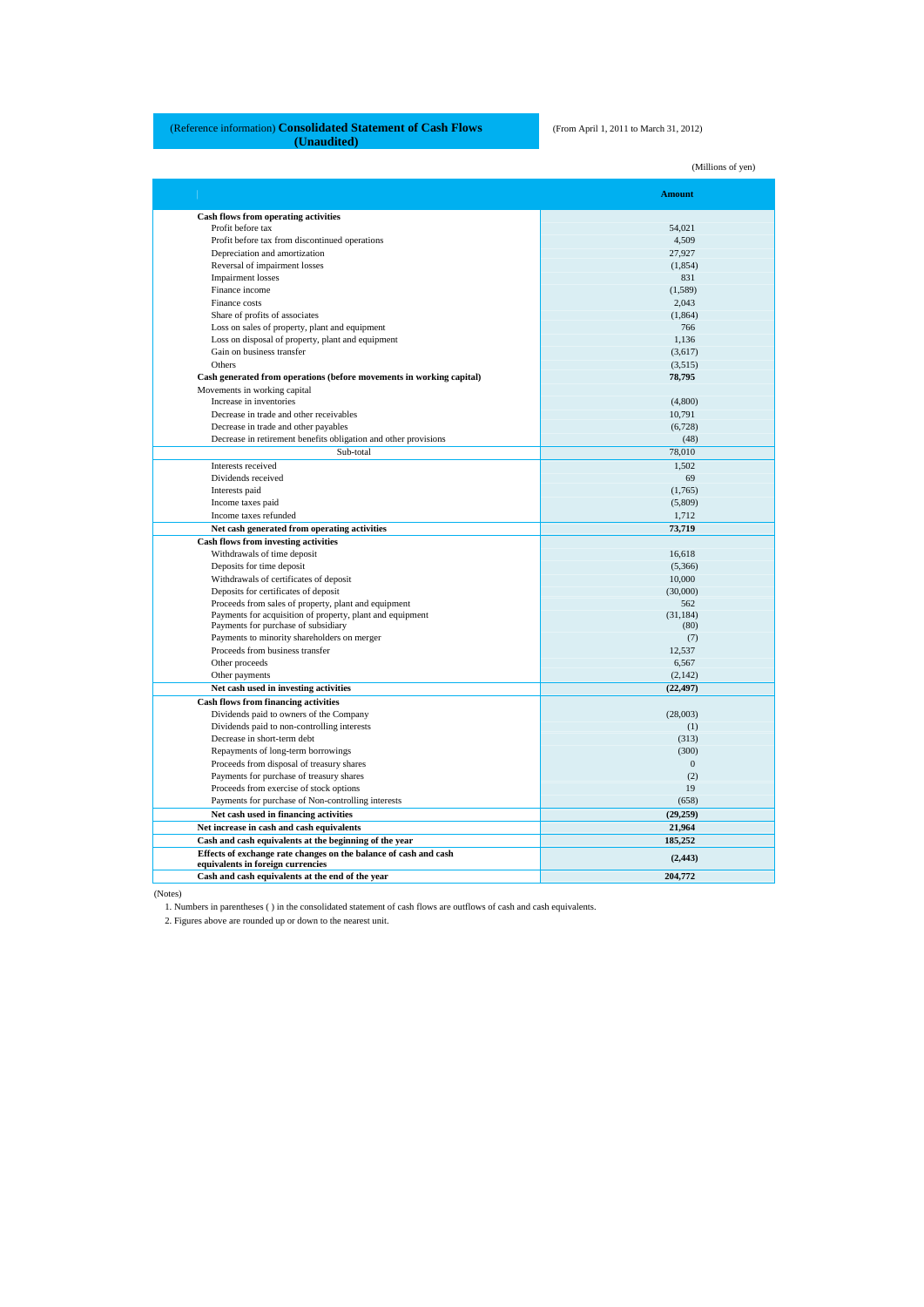## **Important items for the preparation of the consolidated financial statements**

# **1. Preparation of consolidated financial statements**

The consolidated financial statements are prepared in accordance with International Financial Reporting Standards with some omissions of disclosure items pursuant to the latter part of the first paragraph of Article 120 of the Ordinance for Companies Accounting.

**2. Basis of consolidation** Number of consolidated subsidiaries 103 companies Names of significant consolidated<br>subsidiaries<br>HOYA HOLDINGS, INC. HOYA HOLDINGS N.V. HOYA HOLDINGS (ASIA) B.V. HOYA HOLDINGS ASIA PACIFIC PTE LTD. During the fiscal year, ten companies were newly established and three companies were acquired. On the other hand, ten companies were sold and one company was liquidated. In addition, one company merged with other group company. As a consequence, the number of consolidated companies was increased by one. **3. Application of the equity method**

Number of associates accounted for by the equity method 3 companies Name of significant associate AvanStrate Inc.

During the fiscal year, one company was sold and removed from the scope of equity method accounting.

### **4. Items related to accounting policies (1) Basis and method of evaluation of financial assets**

Financial assets are classified into "financial assets at fair value through profit or loss (FVTPL)," "held-to-maturity investments," "loans and receivables," or "available-for-sale financial assets." However, the Group does not hold financial assets classified as "held-to-maturity investments."

# 1) Derivative financial instruments

Derivatives are initially recognized at fair value at the date the derivative contract is entered into and are subsequently remeasured at their fair value at the end of each reporting period.

#### The Group uses forward exchange contracts to manage the foreign exchange exposure of recognized financial assets or liabilities, or future firm transactions. Hedge accounting does not apply to these derivative transactions. Accordingly, derivative financial instruments are classified as FVTPL. 2) Financial assets other than derivative financial instruments

#### A. Loans and receivables

Trade receivables, loans, and other receivables that are not quoted in an active market are classified as loans and receivables. Loans and receivables are measured at amortized cost using the effective interest method, less any impairment. Principally interest income is recognized by applying the effective interest rate.

B. Available-for-sale financial assets

Financial assets except derivatives, either designated as available-for-sale financial assets or not classified as FVTPL, held-to-maturity investments or loans and receivables, are classified as available-for-sale financial assets. Listed available-for-sale shares that are traded in an active market are classified as available-for-sale financial assets and are stated at fair value. The Group also has investments in unlisted shares that are not traded in an active market but are also classified as available-for-sale financial assets and stated at fair value using valuation techniques. Gains and losses arising from changes in fair value are recognized in other comprehensive income with the exception of impairment losses and foreign exchange gains and losses on monetary assets being recognized in profit or loss.

3) Impairment of financial assets

Financial assets, other than FVTPL, are assessed for indicators of impairment at the end of each reporting period. Financial assets are considered to be impaired when there is objective evidence that, as a result of one or more events that occurred after the initial recognition of the financial asset, the estimated future cash flows of the investment have been affected.

For listed and unlisted equity investments classified as available-for-sale financial assets, a significant or prolonged decline in the fair value of the security below its cost is considered to be objective evidence of impairment. For all other financial assets, including redeemable notes classified as available-for-sale financial assets and finance lease receivables, objective evidence of impairment could include:

(a) significant financial difficulties of the debtor; or

(b) default or delinquency in interest or principal payments; or

(c) a high probability that the borrower will go into bankruptcy or financial re-organization.

For certain categories of financial assets, such as trade receivables, assets that are assessed not to be impaired individually are, in addition, assessed for impairment on a collective basis. Objective evidence of impairment for a portfolio of receivables could include the Group's past experience of collecting payments, an increase in the number of delayed payments in the portfolio past the average credit period of 90 days to 120 days, as well as observable changes in national or local economic conditions that correlate with default on receivables.

For financial assets carried at amortized cost, the amount of the impairment loss recognized is the difference between the asset's carrying amount and the present value of estimated future cash flows, discounted at the financial asset's original effective interest rate. The carrying amount of the financial asset is reduced by the impairment loss directly for all financial assets with the exception of trade receivables, where the carrying amount is

reduced through the use of an allowance account. When a trade receivable, including past-due receivable, is considered uncollectible, it is written off against the allowance account. Subsequent recoveries of amounts previously written off are credited against the allowance account. Changes in the carrying amount of the allowance account are recognized in profit or loss. With the exception of available-for-sale financial assets (equity instruments), if, in a subsequent period, the amount of the impairment loss decreases and the decrease can be related objectively to an event occurring after the impairment was recognized, the previously recognized impairment loss is reversed through profit or loss to the extent that the carrying amount of the investment after the impairment is reversed does not exceed the amount the amortized cost would have been had the impairment not

been recognized

In respect of available-for-sale financial assets (equity instruments), impairment losses previously recognized in profit or loss are not reversed through profit or loss. Any increase in fair value subsequent to impairment is recognized in other comprehensive income.

#### **(2) Basis and method of evaluation of inventories**

Inventories are valued at the lower of cost and net realizable value. Net realizable value represents the estimated selling price for the inventories in the ordinary course of business, less all estimated costs of completion and costs necessary to make the sale. Costs, including purchase costs, process costs, storage costs and all other costs incurred in bringing the inventories to present location and condition, are assigned to inventories mainly by the average method. The production costs include an appropriate portion of fixed and variable overhead expenses.

## **(3) Basis and method of evaluation of property, plant and equipment and intangible assets (excluding goodwill) and method of depreciation and amortization**

1) Property, plant and equipment

The Group applies the cost model for measuring property, plant and equipment.

Property, plant and equipment are stated at cost, net of accumulated depreciation and accumulated impairment losses. Properties in the course of construction for production, supply or administrative purposes, or for purposes not yet determined, are carried at cost, less any recognized impairm losses. Cost includes the expenses directly attributable to the assets, the initial estimated costs relating to scrap, removal and retirement, and, for qualifying assets, the borrowing cost for long-term project. Depreciation of these assets commences when the assets are available for their intended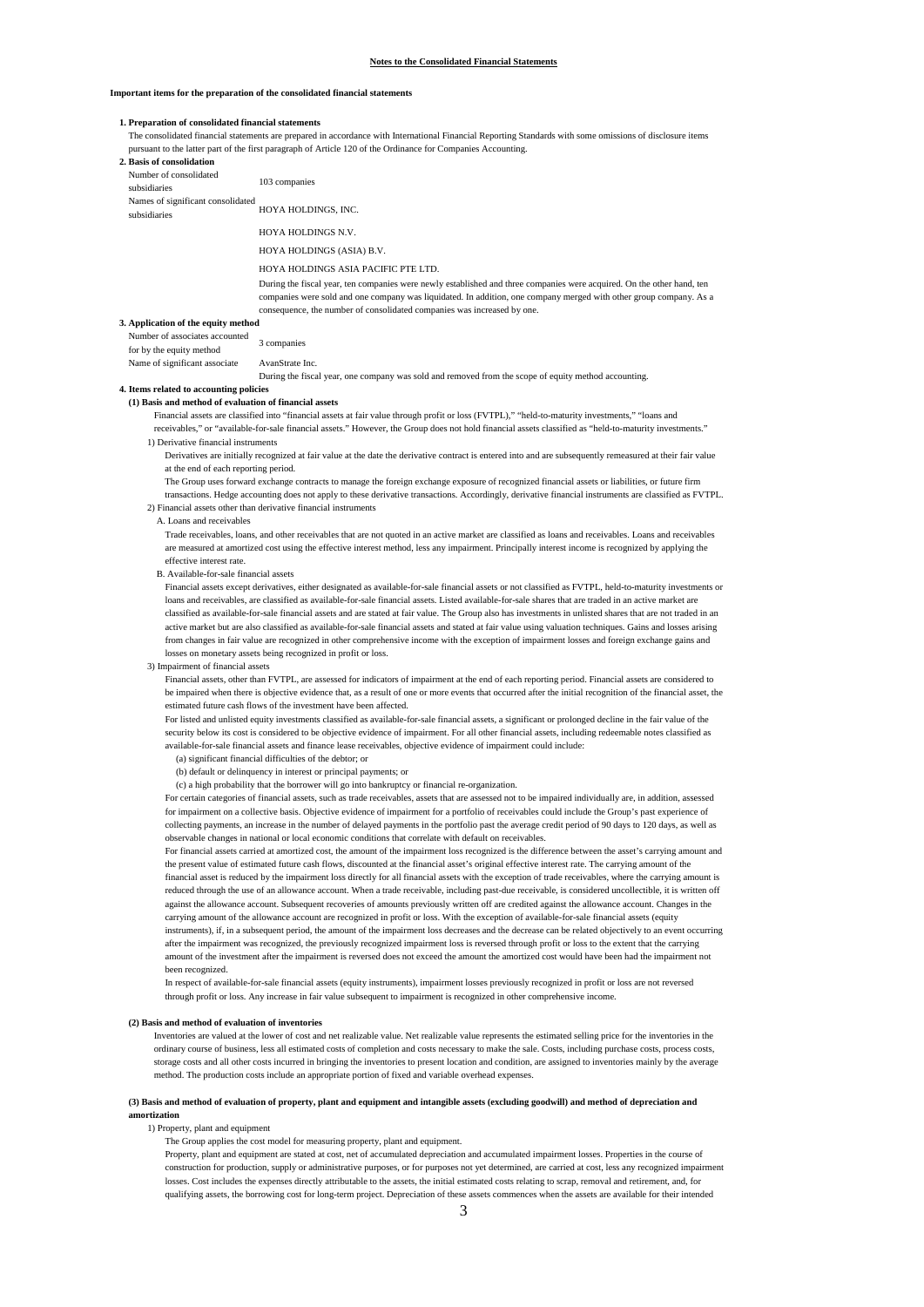use.

When significant components of property, plant and equipment are required to be replaced periodically, the Group recognizes such parts as individual assets to be depreciated with specific useful lives. All other repair and maintenance costs are recognized as incurred.

Property, plant and equipment other than land and construction in progress are depreciated mainly on a straight-line basis over the following estimated useful lives. The estimated useful lives, residual values and depreciation method are reviewed at each year end, with the effect of any changes in estimate being accounted for on a prospective basis.

| Buildings and structures      | $3 - 50$ | vears |
|-------------------------------|----------|-------|
| Machinery and carriers        | $3-10$   | vears |
| Tools, equipment and fixtures | $2 - 20$ | vears |

Leased assets are depreciated over their estimated useful lives where the transfer of the title of the assets by the end of the lease term is certain. Leased assets where the transfer of the title of the assets by the end of the lease term is not certain are depreciated over their estimated useful lives or lease terms whichever is shorter.

2) Intangible assets excluding goodwill

The Group uses the cost model for measuring intangible assets. Intangible assets are carried at cost less accumulated amortization and accumulated impairment losses.

A. Intangible assets acquired separately and intangible assets acquired in a business combination

 Intangible assets acquired separately are carried at cost at the time of initial recognition. Intangible assets acquired in a business combination and recognized separately from goodwill are initially recognized at their fair value at the acquisition date (which is regarded as their cost), when their fair value is reasonably measured.

B. Internally-generated intangible assets - research and development expenses

Expenditures on research activities are recognized as expense in the period in which it is incurred.

 An internally-generated intangible asset arising from development (or from the development phase of an internal project) is recognized if, and only if, all of the following have been demonstrated;

(a) the technical feasibility of completing the intangible asset so that it will be available for use or sale;

(b) the intention to complete the intangible asset and use or sell it; (c) the ability to use or sell the intangible asset;

(d) how the intangible asset will generate probable future economic benefits;

(e) the availability of adequate technical, financial and other resources to complete the development and to use or sell the intangible asset; and (f) the ability to measure reliably the expenditure attributable to the intangible asset during its development.

The amount initially recognized for internally-generated intangible assets is the sum of the expenses incurred from the date when the intangible assets first meet the recognition criteria listed above. The assets are amortized over the estimated period in which the development costs are expected to be recovered. If no future economic benefit is expected before the end of the life of assets, the residual book value is expensed. Subsequent to initial recognition, internally-generated intangible assets are reported at cost less accumulated amortization and accumulated impairment losses. Where no internally-generated intangible asset can be recognized, development costs are recognized as expense in the period in which it is incurred.

C. Amortization of intangible assets

Amortization is recognized on a straight-line basis over their estimated useful lives as follows. The Group does not have any intangible assets with indefinite useful lives.

| Patents              | $7-12$    | years |
|----------------------|-----------|-------|
| Technology           | $10 - 15$ | years |
| <b>Customer List</b> | $5-8$     | years |
| Software             | $3 - 5$   | years |

3) Impairment of property, plant and equipment and intangible assets excluding goodwill

At the end of each reporting period, the Group reviews the carrying amounts of its property, plant and equipment and intangible assets to determine whether there is any indication that those assets have suffered impairment losses. If any such indication exists, the recoverable amount of the cashgenerating unit to which the asset belongs is estimated in order to determine the extent of the impairment losses (if any).

If the recoverable amount of an asset (or cash-generating unit) is estimated to be less than its carrying amount, the carrying amount of the asset (or cash-generating unit) is reduced to its recoverable amount.

#### **(4) Goodwill**

Goodwill arising in a business combination is recognized as an asset at the date that control is acquired (the acquisition date). Goodwill is measured as the excess of the sum of the consideration transferred, the amount of any non-controlling interests in the acquiree, and the fair value of the acquirer's previously held equity interest in the acquiree (if any) over the acquisition-date amounts of the net fair value of the identifiable assets, liabilities and contingent liabilities. Goodwill is not amortized but is reviewed for impairment at least annually. Goodwill is recorded at cost less accumulated impairment losses on the consolidated statement of financial position.

For the purposes of impairment testing, goodwill is allocated to each of the Group's cash-generating units (or groups of cash-generating units) that is expected to benefit from the synergies of the combination. Cash-generating units to which goodwill has been allocated are tested for impairment annually, or more frequently when there is an indication that the unit may be impaired. If the recoverable amount of the cash-generating unit is less than its carrying amount, the impairment losses are allocated first to reduce the carrying amount of any goodwill allocated to the unit and then to the other assets of the unit pro-rata on the basis of the carrying amount of each asset in the unit. Impairment losses recognized for goodwill is not reversed in subsequent periods. On disposal of a subsidiary, the attributable amount of goodwill is included in the determination of the profit or loss on disposal.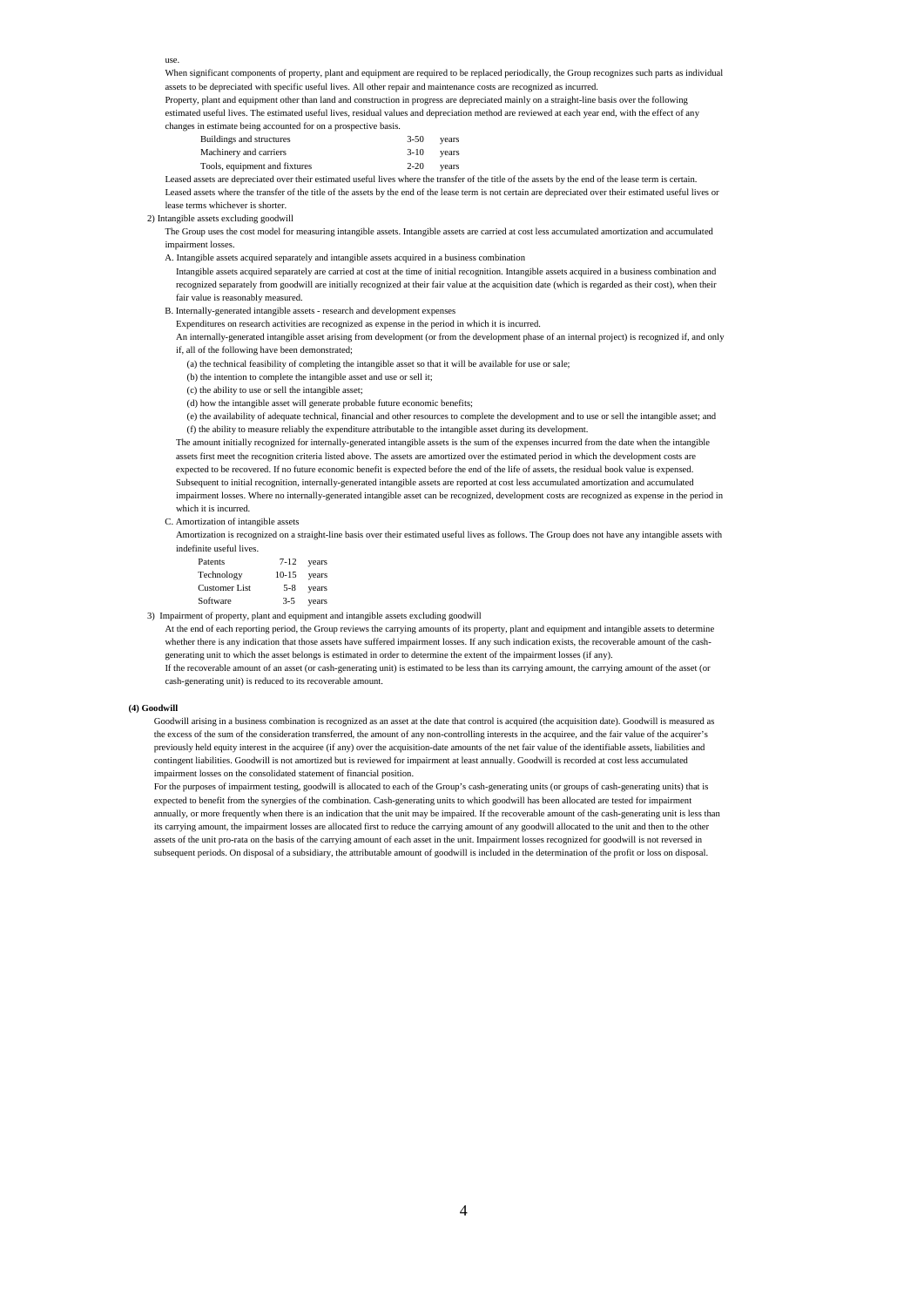# **(5) Method of accounting for significant reserves and allowances**

# 1) Retirement benefits obligation

For defined benefit plans, the cost of providing retirement benefits is determined using the projected unit credit method, with actuarial valuations being carried out at the end of each reporting period.

Actuarial gains and losses as at the end of the prior year are amortized over the expected average remaining working lives (mainly 10 years) of the participating employees.

Past service cost is recognized immediately to the extent that the benefits are already vested. The Group's defined benefit plans are mostly closed pension funds and benefits are already vested. Accordingly past service costs for those funds are immediately recognized in profit or loss. The retirement benefit obligation recognized in the consolidated statement of financial position represents the present value of the defined benefit obligations as adjusted for unrecognized actuarial gains and losses, and as reduced by the fair value of plan assets. Contributions to defined contribution plans are recognized as expense when these are paid.

### 2) Other provisions, and contingent liabilities assumed in a business combination

Provisions are recognized when the Group has a present obligation (legal or constructive) as a result of a past event, it is probable that the Group will be required to settle the obligation by outflow of resources embodying economic benefits, and a reliable estimate can be made of the amount of the obligation. The amount recognized as provision is the best estimate of the consideration required to settle the present obligation at the end of the reporting period (future cash outflow), taking into account the risks and uncertainties surrounding the obligation.

Where time value of money is important, a provision is measured by its present value to which estimated future cash flows are discounted using a pre-tax discount rate that reflects the risks specific to the provision. Interest cost associated with the passage of time is recognized as finance cost. The types of provisions are as follows:

### A. Asset retirement obligation

 The Group recognizes provisions for an asset retirement obligation reserve for estimated costs arising from a contractual obligation to a landlord to dismantle and remove leasehold improvements from a leased office at the end of the lease contract, and estimated costs to decontaminate certain fixed assets. An asset retirement obligation is provided based on past experience of actual cost and considers each property individually. The discount rate is mainly 2.25% and depends on the useful life and the country. Future expected timing of outflow of economic benefits is mainly more than one year from each reporting period.

B. Warranties provision

Warranties provision is estimated and recognized based on past experience of the occurrence of defective goods and the expected after service costs in the warranty period. Expected outflow of economic benefits in the future is within one year from each reporting period.

C. Contingent liabilities assumed in a business combination

Contingent liabilities resulting from a business combination are initially measured at fair value at the date of acquisition. Subsequent to initial recognition, such contingent liabilities are remeasured considering expected future payments, possible occurrence and timing of payments at each reporting period.

## **(6) Basis for translation of important assets and liabilities denominated in foreign currencies**

1) Foreign currency transactions

The individual financial statements of each group entity are presented in the currency of the primary economic environment in which the entity operates (its functional currency). For the purpose of the consolidated financial statements, the financial results, financial position and cash-flows of each group entity are presented in Japanese Yen which is the functional currency of the Company and the presentation currency for the consolidated financial statements. In preparing the financial statements of the individual entities, transactions in currencies other than the entity's functional currency (foreign currencies) are translated at the rates of exchange prevailing at the dates of the transactions.

At the end of each reporting period, monetary items denominated in foreign currencies are translated at the rates prevailing at that date. Nonmonetary items carried at fair value that are denominated in foreign currencies are translated at the rates prevailing at the date when the fair value was determined. Exchange differences are recognized in profit or loss in the period. The exchange gain or loss is included in "other expenses" in the consolidated statement of comprehensive income. 2) Financial statements of foreign operations

The assets and liabilities of foreign operations are translated into Japanese Yen at the foreign exchange rates prevailing at the end of reporting period. The revenues and expenses of foreign operations are translated into Japanese Yen at the average rates of exchange for the year. Where there are material fluctuations in exchange rates, the exchange rate at the transaction date is used. Foreign exchange differences arising from translation are initially recognized as exchange differences on translation of foreign operations in other comprehensive income and accumulated in "accumulated other comprehensive income", which are reclassified from equity to profit or loss on disposal of the net investment and included in "other expenses" in the consolidated statement of comprehensive income.

### **(7) Method of accounting for national and local consumption tax** Tax-excluded method is applied.

## **Notes to the Consolidated Statement of Financial Position**

# 1. Assets provided as collateral and related liabilities

| Assets provided as collateral                                    |                    |
|------------------------------------------------------------------|--------------------|
| <b>Buildings</b>                                                 | $429$ million      |
| <b>Related liabilities</b>                                       |                    |
| Interest-bearing short-term debt                                 | ¥3 million         |
| Interest-bearing long-term debt                                  | $¥14$ million      |
| 2. Allowance for doubtful accounts directly deducted from assets |                    |
| Trade and other receivables                                      | ¥1.873 million     |
| Other financial assets                                           | ¥789 million       |
| 3. Accumulated depreciation of property, plant and equipment     |                    |
| Property, plant and equipment - net                              | $4256.634$ million |

Accumulated depreciation includes impairment losses of property, plant and equipment.

4. Contingent liabilities

The Group provides guarantees on borrowings of business partners and the Group's employees from financial institutions. Guarantee liabilities ¥982 million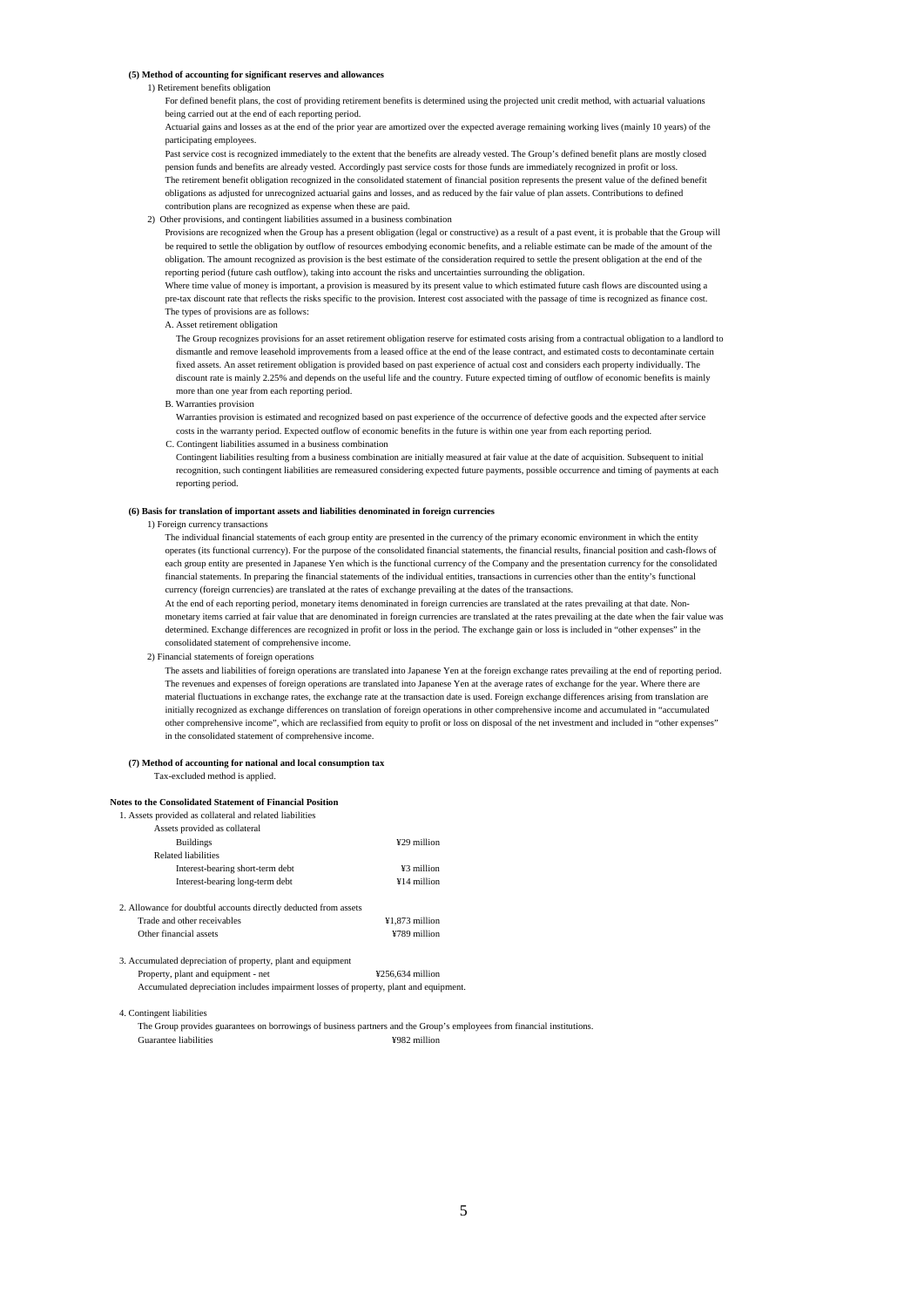#### **Notes to the Consolidated Statement of Comprehensive Income**

## 1. Loss on disaster

Due to the massive flooding in Thailand in October 2011, buildings, plant equipment and inventories at a subsidiary were flooded. As a result, the subsidiary temporally stopped its operation. The losses consist of damage of plant equipment of ¥4,013 million, damage on inventories of ¥ 974 million and other related cost of ¥ 921 million.

# 2. Reclassification adjustments and tax effects related to other comprehensive income

| (1) Net loss on revaluation of available-for-sale financial assets |                               |  |
|--------------------------------------------------------------------|-------------------------------|--|
| Losses arising during the year                                     | $\frac{1}{2}$ (591) million   |  |
| Reclassification adjustments                                       | ¥272 million                  |  |
| Total amount before tax-effect adjustment                          | $\frac{1}{2}$ (319) million   |  |
| Tax-effect adjustment                                              | ¥144 million                  |  |
| Total                                                              | $\frac{1}{2}$ (175) million   |  |
| (2) Exchange differences on translation of foreign operations      |                               |  |
| Losses arising during the year                                     | $\frac{1}{2}$ (7,955) million |  |
| Reclassification adjustment                                        | ¥973 million                  |  |
| Total amount before tax-effect adjustment                          | $\frac{1}{2}$ (6,982) million |  |
| Tax-effect adjustment                                              | $\frac{1}{2}$ (16) million    |  |
| Total                                                              | $\frac{1}{2}$ (6,998) million |  |
| (3) Share of other comprehensive income of associates              |                               |  |
| Losses arising during the year                                     | $\frac{1}{2}$ (113) million   |  |
| Total other comprehensive income                                   | $\frac{1}{2}$ (7,286) million |  |
|                                                                    |                               |  |

# **Notes to the Consolidated Statement of Changes in Equity**

1. Type and number of issued shares as at March 31, 2012  $17.020$  shares

| Ordinary shares           | 435,017,020 shares                                              |
|---------------------------|-----------------------------------------------------------------|
| 2. Dividend-related items |                                                                 |
| (1) Dividends paid,       |                                                                 |
|                           | 1) Dividends resolved by the Board of Directors on May 30, 2011 |
| · Total dividends         | $¥15.099$ million                                               |

| • Dividends per share | ¥35                                                                 |
|-----------------------|---------------------------------------------------------------------|
| • Record date         | March 31, 2011                                                      |
| • Effective date      | June 2, 2011                                                        |
|                       | 2) Dividends resolved by the Board of Directors on October 31, 2011 |
| • Total dividends     | ¥12.943 million                                                     |
| • Dividends per share | ¥30                                                                 |
| • Record date         | September 30, 2011                                                  |
| · Effective date      | November 30, 2011                                                   |

(2) Dividends whose record date belongs to this fiscal year and effective date belongs to next fiscal year

| Dividends resolved by the Board of Directors on May 30, 2012 |                   |
|--------------------------------------------------------------|-------------------|
| · Total dividends                                            | ¥15,100 million   |
| • Source of payment                                          | Retained earnings |
| • Dividends per share                                        | ¥35               |
| • Record date                                                | March 31, 2012    |
| • Effective date                                             | June 1, 2012      |

3. Type and number of shares covered by stock options outstanding at the end of the fiscal year (excluding the rights whose exercise period has not yet started) Ordinary shares 2,789,900 shares

## **Notes Concerning Financial Instruments**

1. Items concerning financial instruments

(1) Market risks

1) Foreign currency risk

The Group intends to marry major currencies the Group uses (Euro, US dollars and Yen) in settlements of receivables/payables resulting from operating activities Specifically, the subsidiaries that continuously conduct import or export transactions retain foreign currencies obtained from exports of goods for payables on imported supplies. This enables the Group to mitigate foreign currency risk. On the other hand, the Company having multiple strategic business units (SBU) and conducting finance and dividend, and holding companies receiving dividends from their subsidiaries and distributing it to the Company and/or other group companies, sometimes fall into disparity of foreign currency debt-credit balances in receivables, liabilities and/or bank deposits. This might cause significant gains or losses on foreign exchange differences when Yen appreciates or depreciates against US dollars or Euro, or when Euro appreciates or depreciates against US dollar.

The Group's policy generally does not permit the use of derivative instruments such as forward foreign exchange contracts. However, in certain circumstances in which the use of such derivatives is determined to be beneficial, the Group can enter into contracts upon obtaining a formal approval from the Chief Financial Officer ("CFO") of the Group in accordance with its global headquarters approval process. For instance, in order to economically hedge foreign currency exposures on intercompany receivable, payables and dividends, forward foreign exchange contracts are occasionally entered into.

2) Interest rate risk

The majority of the interest-bearing debt is bonds with fixed interest rates.

- 3) Price risk in equity instruments
- The Group is exposed to equity price risks arising from equity instruments (listed shares). These investments are held from a viewpoint of business strategy, not for short term trading purpose. The Group does not sell these investments frequently and the Group periodically reviews the fair value of these instruments as well as the financial condition of investees.

(2) Credit and liquidity risks

The Group manages its credit risk by setting credit limits which are approved by the authorized personnel of each Strategic Business Unit.

Ultimate responsibility for liquidity risk management rests with the CFO of the Group who is appointed by the Board of Directors. Based on the instructions from the CFO, the financial headquarters of the Group mainly manages the Group's liquidity risk by maintaining an appropriate level of retained earnings and credit facilities, and monitors the actual cash flows and forecasted cash flows. Temporary cash shortages due to dividends or bonus payments are funded through the issuance of commercial paper, etc.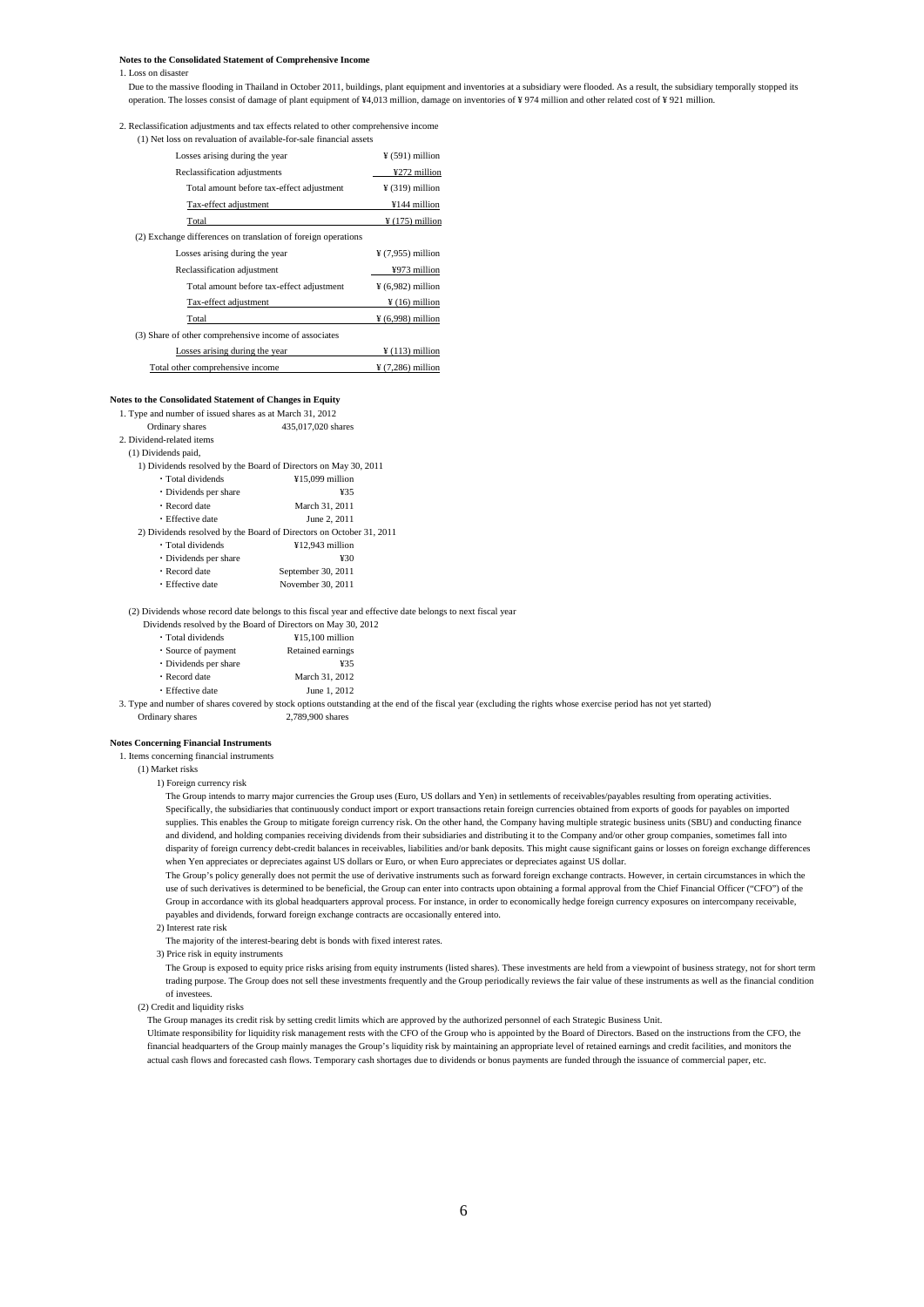# **2. Notes Concerning Fair Value of Financial Instruments**

As of March 31, 2012, (the end of the fiscal year) the carrying amount of financial instruments on the consolidated statement of financial position, the fair values of those instruments, and the differences were as follows.

|                                                                                            |                                                                        |             | (Millions of yen) |
|--------------------------------------------------------------------------------------------|------------------------------------------------------------------------|-------------|-------------------|
|                                                                                            | Carrying amount of<br>consolidated statement of<br>financial position* | Fair value* | Difference        |
| (1) FVTPL financial assets (derivative instruments)                                        |                                                                        |             |                   |
| Other financial assets                                                                     | 1.058                                                                  | 1,058       |                   |
| (2) Loans and receivables                                                                  |                                                                        |             |                   |
| Trade and other receivables                                                                | 75,691                                                                 | 75,691      |                   |
| Other financial assets                                                                     | 51,673                                                                 | 51,650      | (23)              |
| (3) Available-for-sale financial assets                                                    |                                                                        |             |                   |
| Other financial assets                                                                     | 2.982                                                                  | 2.982       |                   |
| (4) Cash and cash equivalents                                                              | 204,772                                                                | 204,772     |                   |
| Total assets                                                                               | 336,176                                                                | 336,154     | (23)              |
| (5) FVTPL financial liabilities<br>(derivative instruments)<br>Other financial liabilities | (383)                                                                  | (383)       |                   |
| (6) Financial liabilities measured at amortized cost                                       |                                                                        |             |                   |
| Trade and other payables                                                                   | (42, 138)                                                              | (42, 138)   |                   |
| Interest-bearing debt                                                                      | (102, 045)                                                             | (105, 518)  | (3, 473)          |
| Other financial liabilities                                                                | (259)                                                                  | (259)       |                   |
| <b>Total liabilities</b>                                                                   | (144, 824)                                                             | (148, 298)  | (3, 473)          |
|                                                                                            |                                                                        |             |                   |

\* The balance of liabilities is presented as the numbers in brackets.

(Note) Items related to the methods for calculating the fair value of financial instruments, together with securities and transactions of derivative

(1) (5) FVTPL financial assets and liabilities (derivative instruments)

- The fair values of forward foreign exchange contracts at the end of each reporting period were determined based on the forward exchange rate at market.
- (2) Loans and receivables

The fair values of loans and receivables were determined by discounting future net cash flows using rates taking into account the estimated timing of payments and credit risk.

Because trade and other receivables have short settlement periods and estimated fair values that are virtually the same as the carrying value, the carrying value has been used as fair values.

(3) Available-for-sale financial assets

The fair values of listed shares included in available-for-sale financial assets were determined based on market prices at the end of each reporting period. The fair values of shares of private companies included in available-for-sale financial assets were calculated by using a reasonable method.

(4) Cash and cash equivalents

Because cash and cash equivalents have short settlement periods and estimated fair values that are virtually the same as the carrying value, the carrying value has been used as fair values.

(6) Financial liabilities measured at amortized cost

The fair values of long-term loans, bonds and finance lease obligations were determined by discounting future cash flows using rates taking into account the estimated timing of payments and credit risk.

Because trade and other payables, and interest-bearing short-term debt have short settlement periods and estimated fair values that are virtually the same as the carrying value, the carrying value has been used as fair values.

#### **Notes for per share information**

| (1) Equity per share attributable to owners of the company | ¥891.93 |
|------------------------------------------------------------|---------|
| (2) Basic earnings per share                               | ¥100.18 |

~~~~~~~~~~~~~~~~~~~~~~~~~~~~~~~~~~~~~~~~~~~~~~~~~~~~~~~~~~~~~~~~~~~~~~~~~~~~~~~~~

(Note) Figures in the consolidated financial statements and related notes are rounded off to the nearest unit.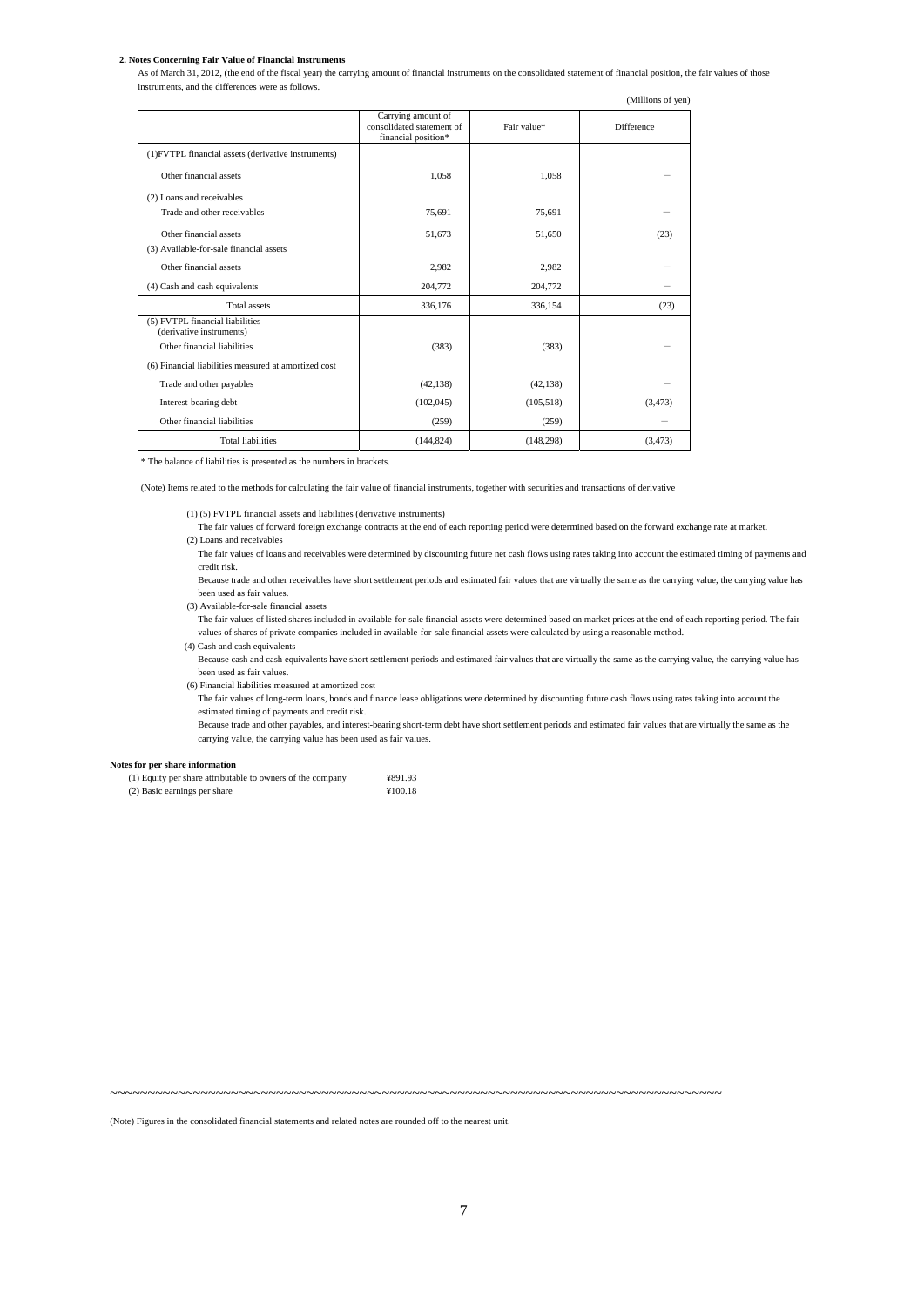# **Notes to the Non-consolidated financial statements**

# **Significant accounting policies**

1. Basis and methods for evaluation of marketable and investment Securities

Investment securities in subsidiaries and affiliates: Cost determined by the moving-average method

Available-for-sale securities:<br>Marketable Securities: Execurities: Fair value, with unrealized gains and losses, net of applicable taxes, reported in a separate component of equity.<br>Mon-marketable securities: Cost determined by the movine-average method Fan Vance, while all called gains and resisted, net all cost determined by the moving-average method

2. Basis and methods for evaluation of derivatives: Fair value

3. Basis and methods for evaluation of inventories: Primarily the lower of cost determined by the average method and net selling value

| 4. Methods of depreciation of fixed assets:                |                                                                                                                                                                                                                                                                                                                            |
|------------------------------------------------------------|----------------------------------------------------------------------------------------------------------------------------------------------------------------------------------------------------------------------------------------------------------------------------------------------------------------------------|
| Property, plant and equipment<br>(excluding leased assets) | Depreciation is computed by the declining-balance method while the straight-line method is applied to buildings acquired on and<br>after April 1, 1998.                                                                                                                                                                    |
|                                                            | The range of useful lives is principally from 15 to 50 years for buildings, from 5 to 15 years for machinery and equipment, and 2 to<br>10 years for tools, equipment and fixture.                                                                                                                                         |
| Intangible fixed assets<br>(excluding leased assets)       | The straight-line method is applied. The period of amortization is 8 years for patents, 10 years for technology and 5 years for<br>software.                                                                                                                                                                               |
| Leased assets                                              | The straight-line method over the lease terms with no residual value is applied for leases which do not transfer ownership of the<br>leased assets to the lessee. The Company accounted for leases which existed at April 1, 2008 and do not transfer ownership of<br>the leased assets to the lessee as operating leases. |

# 5. Basis for the conversion of foreign currency transactions

All short-term and long-term monetary receivables and payables denominated in foreign currencies are translated into Japanese Yen at the exchange rate at the balance sheet date. The<br>foreign exchange gains and losses from t

| 6. Methods of providing important allowances                                                                                                                                                                                             |                                                                                                                                                                                                                                                                                                                                                                                                                                                                                                                   |
|------------------------------------------------------------------------------------------------------------------------------------------------------------------------------------------------------------------------------------------|-------------------------------------------------------------------------------------------------------------------------------------------------------------------------------------------------------------------------------------------------------------------------------------------------------------------------------------------------------------------------------------------------------------------------------------------------------------------------------------------------------------------|
| (i) Allowance for doubtful accounts                                                                                                                                                                                                      | The allowance for doubtful accounts is provided based on the Company's past experience of credit loss and an evaluation of the<br>financial position of borrowers.                                                                                                                                                                                                                                                                                                                                                |
| (ii) Accrued bonuses to employees                                                                                                                                                                                                        | Accrued bonuses are provided at the year end to which such bonuses are attributable.                                                                                                                                                                                                                                                                                                                                                                                                                              |
| (iii) Warranties provisions                                                                                                                                                                                                              | Accrued warranty cost is estimated and recognized based on past experience of the occurrence of defective goods and the<br>expected after service costs in the warranty period.                                                                                                                                                                                                                                                                                                                                   |
| (iv) Retirement benefits obligation                                                                                                                                                                                                      | Retirement benefits obligation is accounted for based on the projected benefit obligations and plan assets for certain divisions.<br>Past service cost is amortized using straight-line method over the expected average remaining working lives (10 years) of the<br>participating employees when it occurs. Actuarial gains and losses as at the end of the prior year are amortized using straight-line<br>method over the expected average remaining working lives (10 years) of the participating employees. |
| (v) Reserve for periodic repairs                                                                                                                                                                                                         | Reserve for periodic repairs is provided based on the actual expenses for the latest repairs for melting furnaces.                                                                                                                                                                                                                                                                                                                                                                                                |
| $\overline{\sigma}$ . A final configuration of a constant from the collection of the second contract of the second second second second second second second second second second second second second second second second second secon |                                                                                                                                                                                                                                                                                                                                                                                                                                                                                                                   |

7. Method of accounting for national and local consumption taxes Tax-excluded method is applied.

## 8. Additional information

Adoption of "Accounting Standard for Accounting Change and Error Correction"

The new accounting standard for accounting change and error correction, ASBJ Statement No.24 "Accounting Standard for Accounting Changes and Error Corrections" and ASBJ Guidance No.24 "Guidance on Accounting Standard for Accounting Changes and Error Corrections" are applied effective for those which occurred on or after the beginning of the current fiscal year.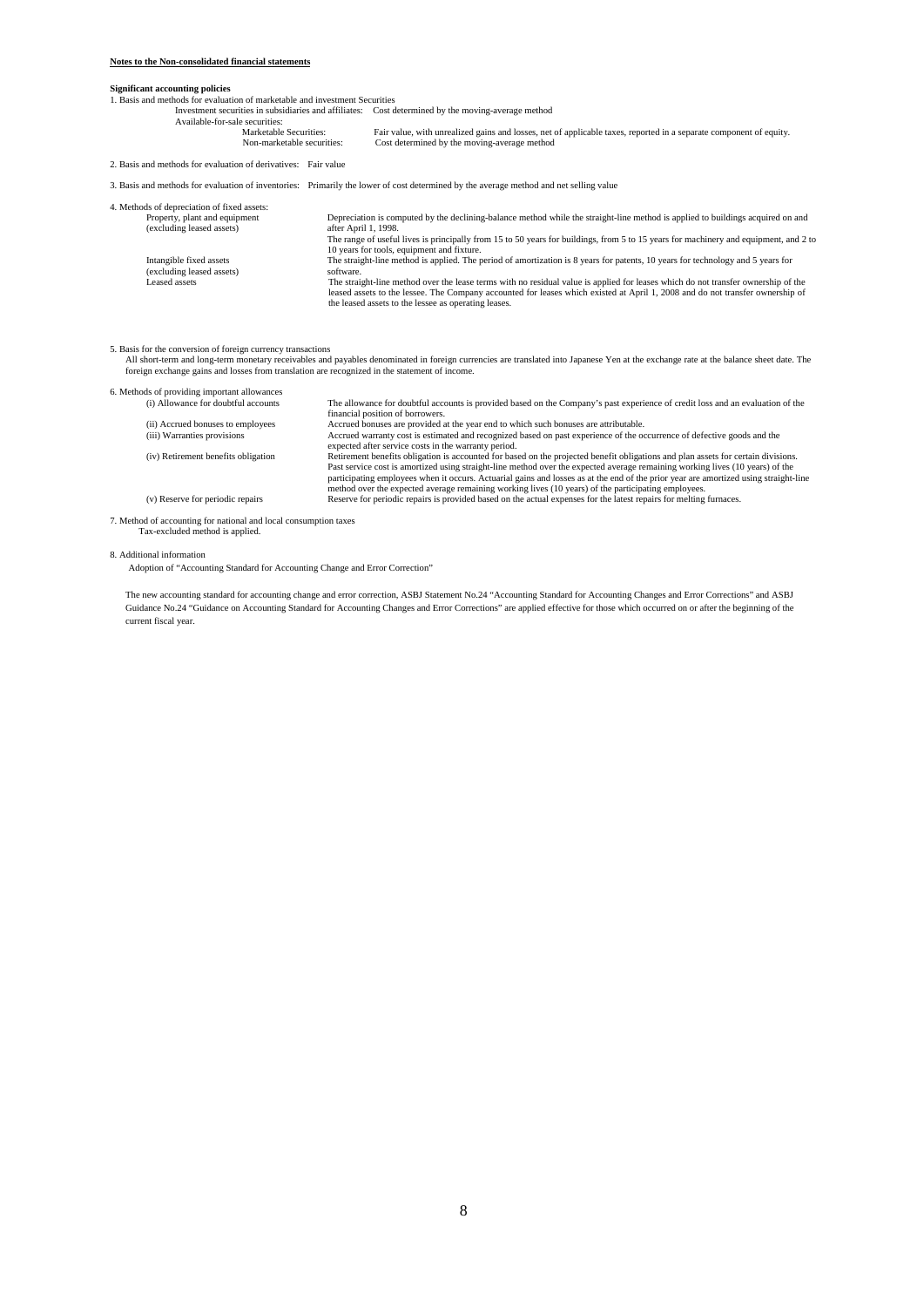| Notes to Non-consolidated Balance sheet                                             |                   |
|-------------------------------------------------------------------------------------|-------------------|
| 1. Accumulated depreciation of Property, plant and equipment                        | ¥126.413 million  |
| The accumulated depreciation includes the accumulated impairment losses.            |                   |
| 2. Contingent liabilities                                                           | ¥353 million      |
| Guarantees for lease payments of following company                                  |                   |
| PENTAX U.K. LTD.                                                                    | ¥353 million      |
| Guarantee for the loan of employees from financial institutions.                    | ¥0 million        |
| 3. Monetary receivables from and payables to subsidiaries and affiliates (excluding |                   |
| classified items on balance sheet)                                                  |                   |
| (1) Short-term receivables                                                          | $¥13,696$ million |
| (2) Long-term receivables                                                           | ¥1.302 million    |
| (3) Short-term payables                                                             | ¥14.903 million   |

# **Notes to Non-consolidated Statement of income**

# 1. Gain on business transfer

It was due to the transfer of PENTAX Imaging System Business which mainly conducted digital camera business.

| 2. Transactions with subsidiaries and affiliates                     |                                  |
|----------------------------------------------------------------------|----------------------------------|
| $(1)$ Sales                                                          | ¥40,868 million                  |
| (2) Purchases (including subcontracting cost and commission expense) | $¥108.214$ million               |
| (3) Transactions of non-operating transactions                       | $\text{\textless}22.785$ million |

#### **Notes to Statements of Changes in Net Assets**

#### Matters relating to the number of treasury shares

| Share class                                                                                  | Balance at April 1, 2011 | Increase   | Decrease        | Balance at March 31, 2012 |  |
|----------------------------------------------------------------------------------------------|--------------------------|------------|-----------------|---------------------------|--|
| Ordinary shares                                                                              | 3.602.848 shares         | 972 shares | $12.220$ shares | 3.591.600shares           |  |
| (Note) Details of the increase and decrease in the number of treasury shares are as follows: |                          |            |                 |                           |  |
| Increase due to repurchase of odd-lot shares:                                                |                          |            | 972 shares      |                           |  |

Decrease due to disposal of odd-lot shares to shareholders with odd-lot

shares Decrease on exercise of stock options: 12,000 shares

220 shares